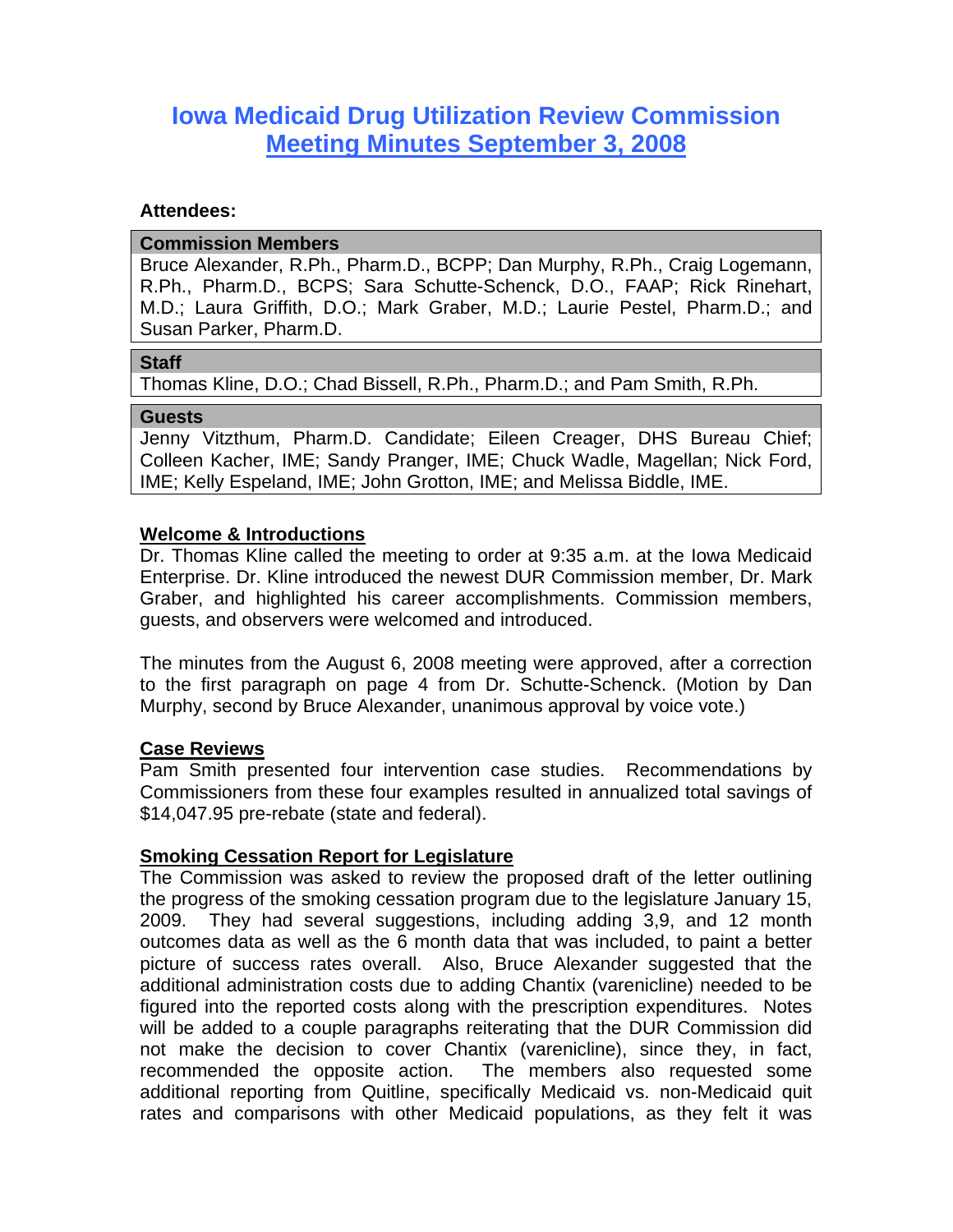necessary to get a grasp on the program's efficacy to date before attempting to make changes to improve it.

# **ProDUR**

The Commission agreed to place an edit on both strengths of Pristiq (desvenlafaxine) restricting them to 30/30 at the August meeting. Chad Bissell quoted the manufacturer's policy on splitting these tablets: "the Pristiq tablets must be swallowed whole with fluid, and not divided, crushed, or chewed." There was also a Wyeth representative in attendance who said the matrix delivery system would be compromised after splitting, making the tablets immediate release. The Commission commented that there is no evidence that the 100mg works any better than the 50mg. This is a mental health drug, but could still be limited by a potential clinical PA. This issue will be referred to the Mental Health Work Group, which consists of both child and adult psychiatrists. **Focus Studies**

*Underutilization of Inhaled Corticosteroids:* 88 members of the 134 members who received a letter for the Underutilization of Inhaled Corticosteroids Focus Study for the time frame of 2/1/2007 through 7/31/2007 were re-evaluated. These 88 members were identified as having a diagnosis code for asthma. The list of 88 members was re-evaluated during the time frame of 11/1/2007 through 4/30/2008 to see who had corresponding physician office or emergency room visits pertaining to the treatment/management of asthma as a result of the intervention letter from the Commission. The results of the study show an increase in the amount spent on ER visits (\$1146.67 pre-rebate state and federal) and a decrease in office visit expenditures (\$1744.33 pre-rebate state and federal). Bruce Alexander suggested making adjustments for inflation in the future in studies such as this.

*Quarterly Narcotic Utilization Report to Prescribers:* Chad Bissell provided the Commission with an example of what this report would look like. It is hoped mailings to providers for members using narcotics either prescribed by 3 or more physicians and/or filled at 3 or more different pharmacies can begin going out by the end of the year. If there are too many members for the initial mailing using these criteria, the threshold may be raised to 5 or more initially. Chad will present additional information at the next meeting to determine whether the algorithm should look at 3 or more vs. 5 or more pharmacies and/or physicians.

*Duplicate Antipsychotic Use in Kids:* The list of 52 members who received a letter for the Duplicate Antipsychotic Use in Children Focus Study for the time frame of 5/1/2007 through 10/31/2007 was re-evaluated. The list of 52 members was re-evaluated during the time frame of 2/1/2008 through 7/31/2008 to see whose regimen of duplicate antipsychotics had remained the same and who discontinued using one or more antipsychotics. 18 members (5 of which had no claims during the re-evaluation period) discontinued use of 1 or more antipsychotic drugs, while 34 continued using the same regimen. This was referred to the Mental Health Work Group for review. Also, Bruce Alexander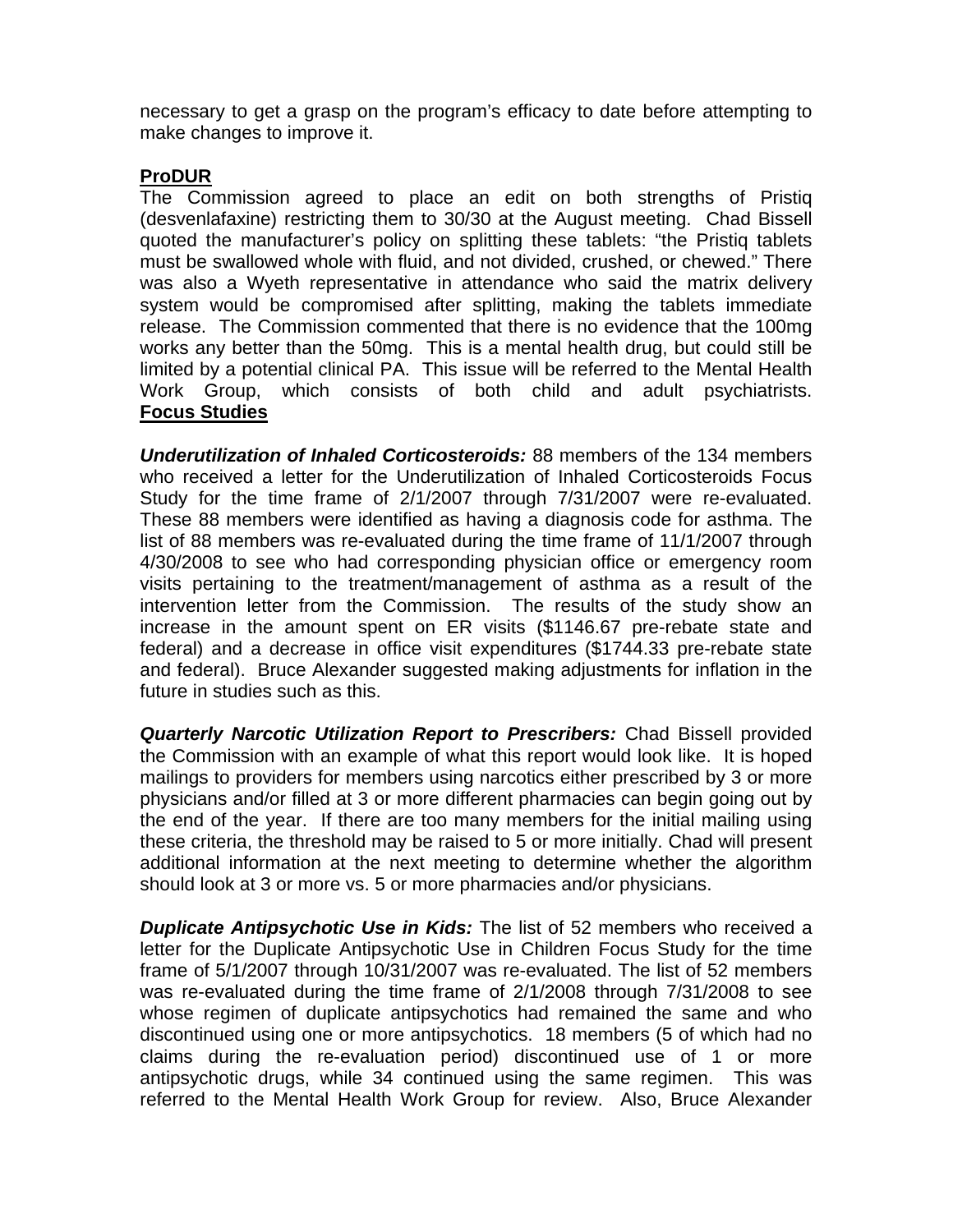suggested a follow-up study in 6 months focusing on the same members to see if the stats change.

*Chronic Singulair Use without Asthma or Allergic Rhinitis Diagnosis:* Pharmacy claims data for the drug; Singulair (montelukast), from 8-1-07 through 7-31-08 was reviewed and compared for medical claims data. Singulair is FDA approved for the treatment of asthma, allergic rhinitis, and exercised-induced bronchoconstrictions. There is insufficient data available to suggest Singulair would be effective for other disease states. During this time frame, 32,901 unique members received a total of 147,705 prescriptions for Singulair. For the members who had prescriptions for a documented non-FDA approved diagnosis, an additional review of the pharmacy claims history uncovered that 4,294 of those members also did not have any paid claims for beta-adrenergics. The Commission members believe this number is misleading, and possibly a claim coding issue, rather than misuse of the drug. The findings will be broken down by member age and dosage to highlight any true problem, to be discussed further at the next meeting.

*Review of Recently Completed Focus Studies:* The Commission would like to look at long-term PPI usage (perhaps exploring a link between a higher risk of community acquired pneumonia and PPI use), cognitive enhancers, and drugs used for restless leg syndrome for possible future studies.

## **Public Comment**

There were no speakers in this public comment session.

## **Prior Authorization**

*Growth Hormone:* The commission voted to revise the PA criteria as follows:

*Prior authorization is required for therapy with growth hormones. Payment for nonpreferred growth hormones will be authorized only for cases in which there is documentation of previous trial and therapy failure with a preferred agent. All of the following criteria must be met for approval for prescribing of growth hormones:* 

- *1. Standard deviation of 2.0 or more below mean height for chronological age.*
- *2. No intracranial lesion or tumor diagnosed by MRI.*
- *3. Growth rate below five centimeters per year.*

*4. Failure of any two stimuli tests to raise the serum growth hormone level above ten nanograms per milliliter.* 

*5. Annual bone age testing is required for a diagnosis of growth hormone deficiency. Bone age must be 14 to 15 years or less in females and 15 to 16 years or less in males is required. .* 

*6. Epiphyses open.* 

*Prior authorization will be granted for 12-month periods per member as needed.*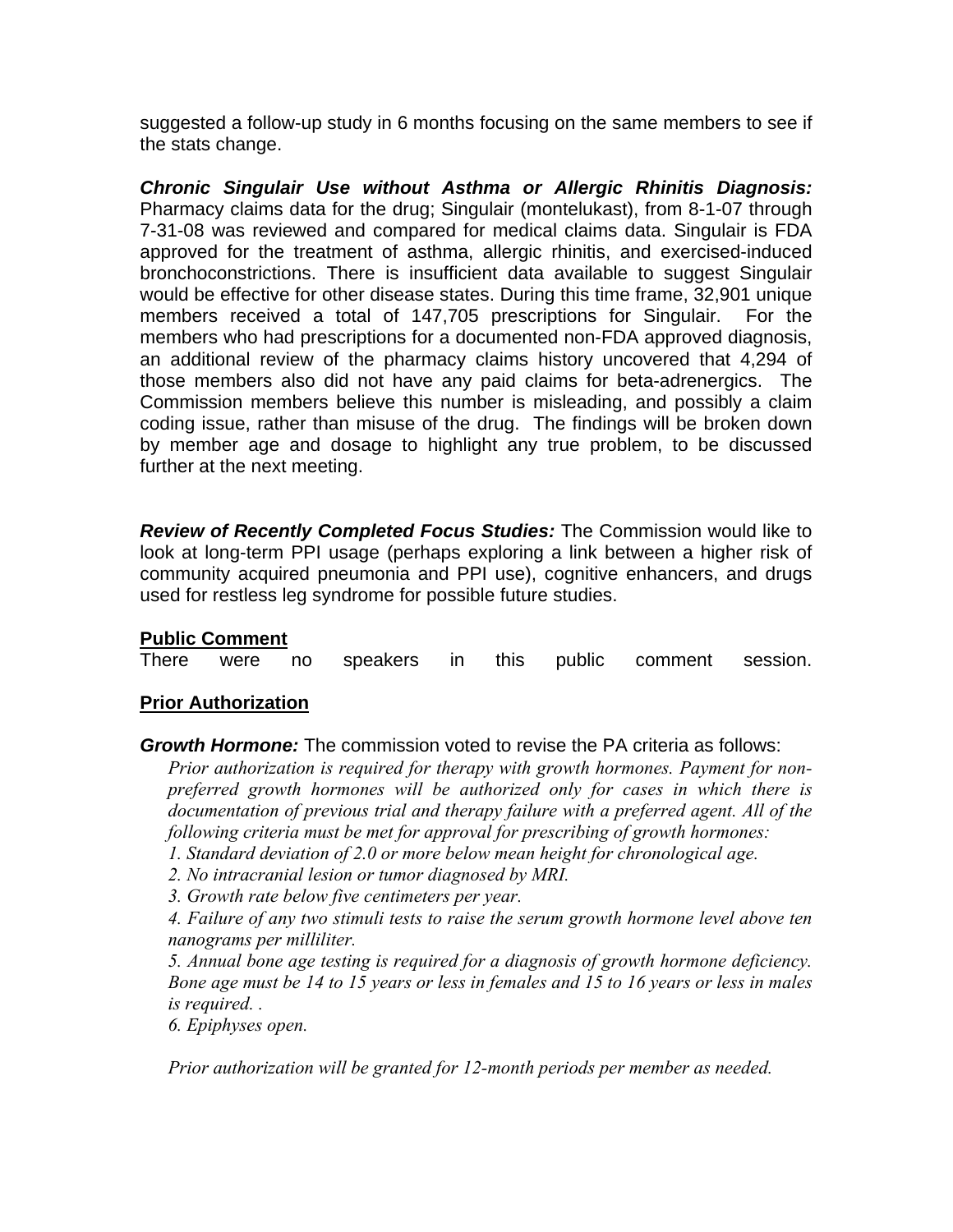*The following FDA approved indication for growth hormone therapy are considered not medically necessary and requests will be denied: 1. Idiopathic short stature* 

*If the request is for Zorbtive® [somatropin (rDNA origin) for injection] approval will be granted for the treatment of Short Bowel Syndrome in patients receiving specialized nutritional support. Zorbtive® therapy should be used in conjunction with optimal management of Short Bowel Syndrome.*

The motion to accept was made by Dan Murphy, and seconded by Dr. Sara Schutte-Schenck. All other members were in agreement; however, Dr. Rick Rinehart abstained as he was not in the room when voting took place.

*Linezolid (Zyvox):* The commission voted to revise the PA criteria as follows:

*Prior authorization is required for Zyvox®. Payment for Zyvox® will be considered when there is documentation that:* 

*1. Prescriber is an infectious disease (ID) physician or has consulted ID physician (Telephone consultation is acceptable).* 

*2. Patient has an active infection and meets one of the following diagnostic criteria:* 

*• Vancomycin-resistant Enterococcus (VRE) and no alternative regimens with documented efficacy are available and VRE is not in lower urinary tract\*\*.* 

*• Methicillin-resistant Staph aureus (MRSA) and patient is intolerant to vancomycin\** 

*• Methicillin-resistant Staph epidermis (MRSE) and patient is intolerant to vancomycin\** 

*\*Severe intolerance to vancomycin is defined as:* 

*− Severe rash, immune-complex mediated, determined to be directly related to vancomycin administration* 

*− Red-man's syndrome (histamine-mediated), refractory to traditional counter measures (e.g., prolonged IV infusion, premedicated with diphenhydramine)* 

*\*\*VRE in lower urinary tract, considered to be pathogenic, may be treated with linezolid if severe renal insufficiency exists and/or patient is receiving hemodialysis or has known hypersensitivity to nitrofurantoin.* 

The motion to accept was made by Dr. Rick Rinehart, and seconded by Craig Logemann. The roll call vote passed unanimously.

*Serotonin 5-HT1-receptor Agonists:* The commission voted to revise the PA criteria as follows:

*Prior authorization is required for preferred serotonin 5-HT1-receptor agonists for quantities exceeding 12 unit doses of tablets, syringes or sprays per 30 days. Payment for serotonin 5-HT1-receptor agonists beyond this limit will be considered on an individual basis after review of submitted documentation. For consideration, the following information must be supplied:* 

*1. The diagnosis requiring therapy.* 

*2. Documentation of current prophylactic therapy or documentation of previous trials and therapy failures with two different prophylactic medications.*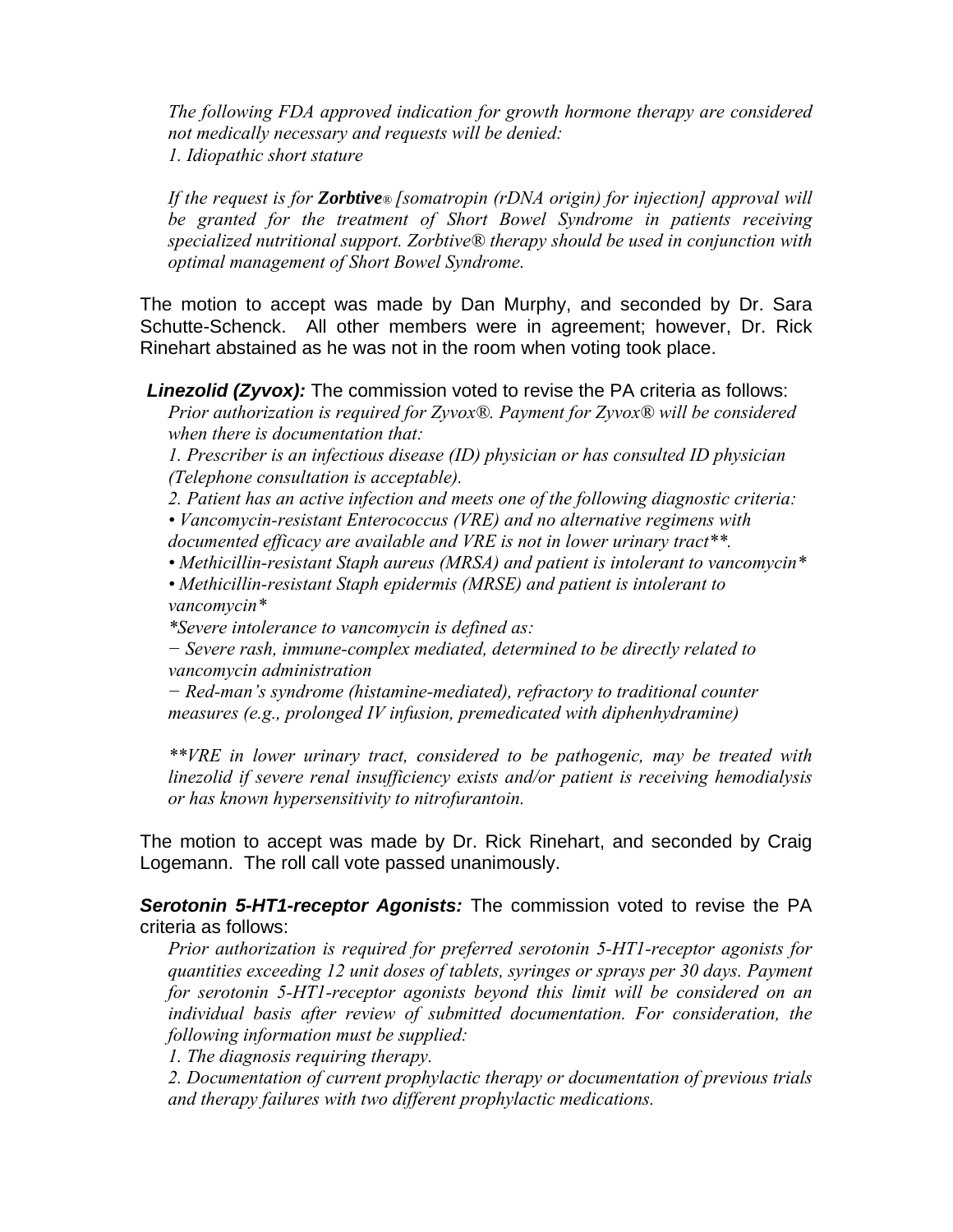*Prior authorization will be required for all non-preferred serotonin 5-HT1-receptor agonists as indicated on the Iowa Medicaid Preferred Drug List beginning the first day of therapy. Payment for non-preferred serotonin 5-HT1-receptor agonists will be authorized only for cases in which there is documentation of previous trials and therapy failures with three preferred agents.* 

The motion to accept was made by Dr. Laura Griffith, and seconded by Dr. Rich Rinehart. Craig Logemann suggested rearranging the wording. The vote was unanimous.

*Extended Release Formulation:* The commission voted to revise the PA criteria as follows:

*Payment for the extended release formulation will be considered only for cases in which there is documentation of previous trial and therapy failure with the immediate*  release product of the same chemical entity, unless evidence is provided that use of *the immediate release product would be medically contraindicated.* 

*Prior authorization is required for the following extended release formulation(s):* 

- *1. Seroquel® XR*
- *2. Luvox® CR*

The motion to accept was made by Bruce Alexander, seconded by Dr. Laura Griffith, and was approved by all the members.

*Chantix:* The commission compared the current Iowa Medicaid PA criteria to those used by the VA. No changes were made. However, Chad Bissell suggested putting an article in the next DUR Digest warning physicians of the dangers of prescribing Chantix (varenicline) in combination with mental health drugs.

## **Public Comment**

There were no speakers in this public comment session.

## **Miscellaneous**

*SMAC Interim Update Notice:* The State MAC rate decreased for Fluticasone Propionate Spray, and increased for Risperidone and Zaleplon.

*DUR Digest – 2008 Vol. 21 No. 1:* The Commission reviewed the draft and offered some corrections.

*MedWatch:* Chad Bissell turned the commission's attention to the safety notice included in their packet titled *FDA warns of risk of rhabdomyolysis when amiodarone administered with higher doses of simvastatin.* 

A unanimous vote was made at 12:00 to adjourn the meeting and move to closed session (1<sup>st</sup> Laurie Pestel, 2<sup>nd</sup> by Dan Murphy).